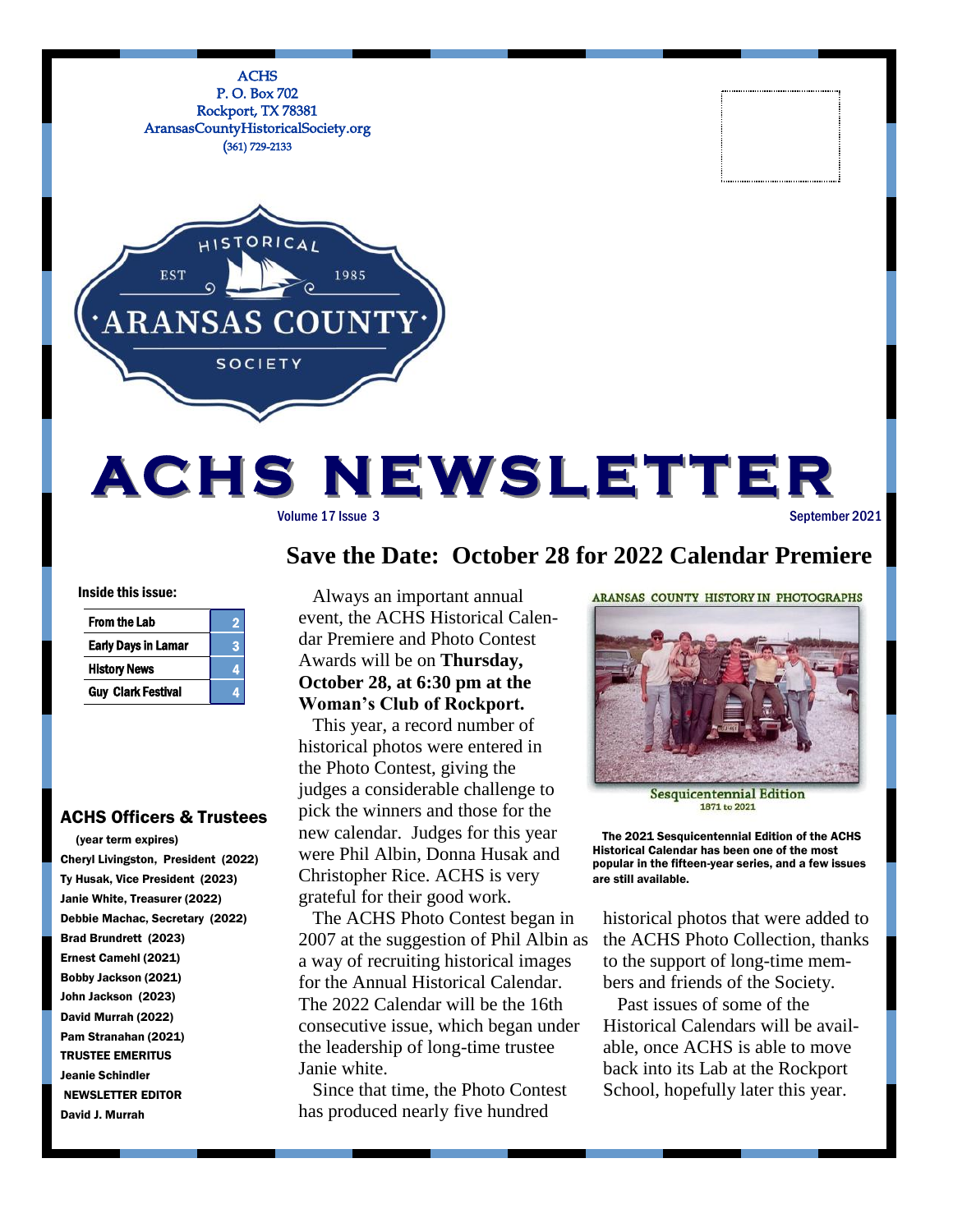# *FROM THE LAB: A message from the President . . . . .*

Happy Fall! On September  $22<sup>nd</sup>$  we began autumn and a little cold front at least helped to break the oppressive heat and humidity we experienced this summer. Summer indeed has had its ups and downs.

 One question I'm often asked is when ACHS will be able to move back into the Rockport School on North Live Oak Street. The latest information from ACISD is that repairs continue but there are breaks in the projects because insurance adjusters are com-

ing to offer revised estimates for repairs. The original bids and costs shortly after Hurricane Harvey are no longer valid. Our organization does have a room assigned and we will be able to move in again, although the date is uncertain.

 Our friends at the Fulton Mansion allow us to have monthly Board meetings at the Education Center. We appreciate their hospitality and generosity.

 It's almost time to show off our 2022 Historic Photo Calendars. The calendar premiere will be held on October  $28<sup>th</sup>$  at

6:30 at The Woman's Club of Aransas County. This was a record-breaking year as we had more photos submitted than we've had in past years. Also, our friends at the Bee County Historical Society gave us permission to use photos from their collection that feature Aransas County visitors from the early 1900's. The submitted photos were judged in early July by our panel of esteemed judges, Phil Albin, Donna Husak and Christopher Rice, and they chose an excellent set of photos for the calendar.

 The Calendar Committee has been hard at work for months to produce the 2022 Calendar. We hope to see you at the Premiere on October 28.

 The Historical Society has been working with the Rockport Center for the Arts to honor the life and celebrate the  $80<sup>th</sup>$  Birthday of Guy Clark on November  $6<sup>th</sup>$ . This is an exciting and multi-faceted project covering multiple days. Please check the Rockport Center for the Arts Facebook page or website to get all the details. The details are also posted on our

website achs1985.org. We are excited to be included with the Center's salute to Guy Clark.

 Congratulations to our board member John Jackson. He is being awarded the Distinguished Citizen Award for 2021 by the Boy Scouts of America South Texas Council on November 10<sup>th</sup>.

Find details at [https://southtexasbsa.org/distinguished](https://southtexasbsa.org/distinguished-citizen-award-ceremony/)[citizen-award-ceremony/](https://southtexasbsa.org/distinguished-citizen-award-ceremony/)

Congratulations also to board member David Murrah

whose new book, The Rise and Fall of the Lazy S Ranch, premiered on September 15 at Weatherford, Texas, at an event hosted by descendants of the ranch's founder, C.C. Slaughter. More than a hundred were in attendance. David said he signed 172 books at the party and now has writer's cramps!

 Kline's Café Building continues to settle in at the new location on St. Mary's Street in downtown Rockport. The heavy rains and flooding caused delays in its preparation. Keep an eye on the site as further work is completed.

 We'd love to hear from you if you have a story to tell or photos that

you'd like preserved in our archives for future information seekers.

*——Cheryl Livingston*



David Murrah's new book premiered at an autograph party in Weatherford, Texas, on September 15. His son Jerel of Fort Worth furnished us with this shot of his dad busily signing books for the event.



**The 2021 Calendar is still available! Order online from the ACHS at achs1985.org All sales benefit the Aransas County Historical Society**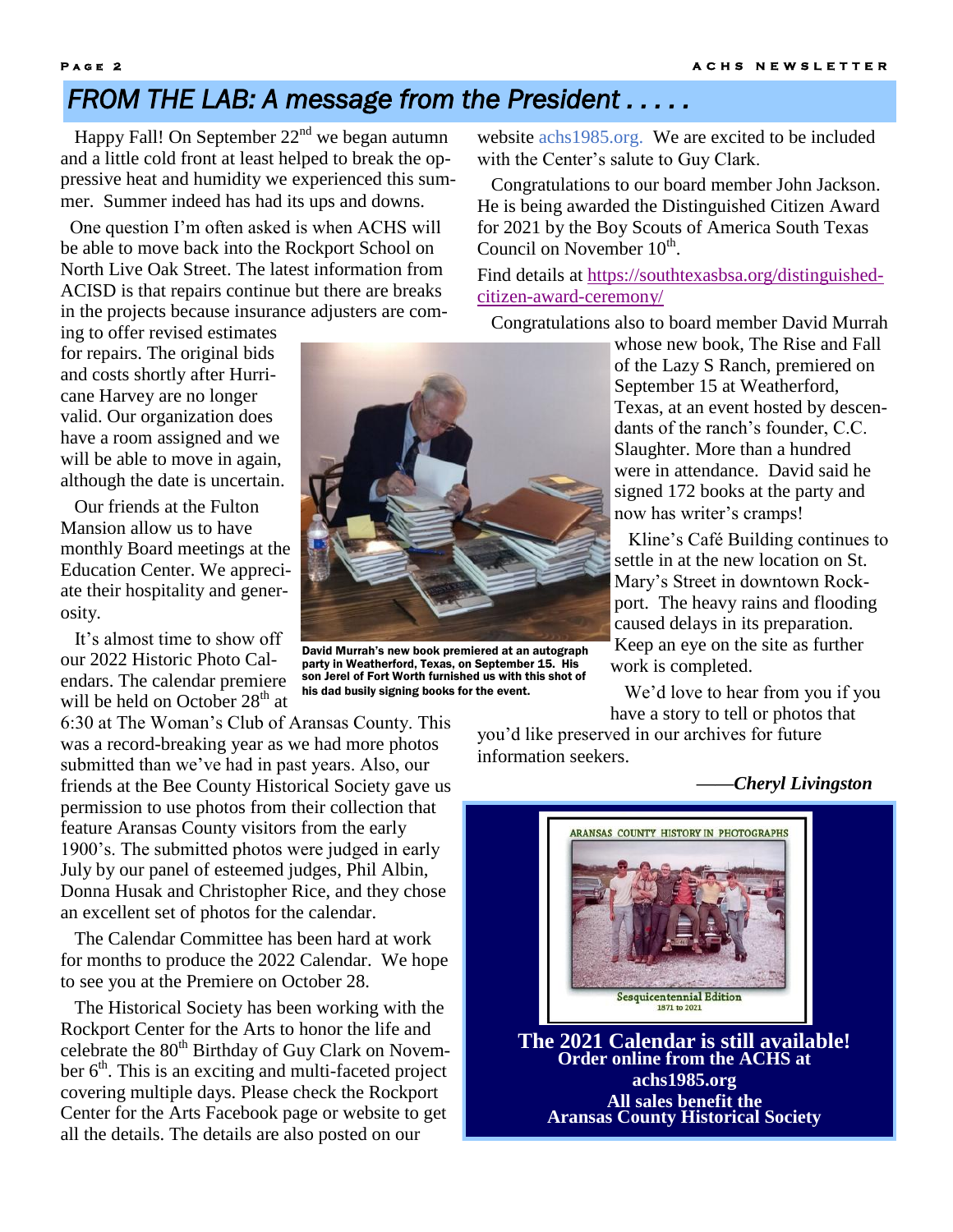### **PART 2: Early Days in Lamar, from the Viewpoint of Archibald McRae A C H S N E W S L E T T E R**

by Bobby Jackson

*[Editor's note: This story continues from Part 1 which appeared in the May 2921 Newsletter. It is by noed local historian and ACHS Trustee Bobby Jackson and was originally written as a first-person reenactment of a story that Lamar's earliest* 

#### *resident, Archibald McRea would have told from his viewpoint in 1850.]*

 As I told you when we last met, it is now 1850. When we first moved here 12 years ago, Indians presented a problem for us, both from the local Karankawas to the wandering bands of Comanches and the raiding Apaches. As more settlers moved into Lamar, the starving Karankawas came to visit. They thought nothing of taking horses and cattle for food. They would come without warning, so all of the men of Lamar kept their rifles beside them at all times. Any time we saw the Indians coming towards us, we would hurry to our loft. My boys and I stationed ourselves at the portholes with guns ready. My daughter Susan stood with us, as she could shoot as well as us. My wife Vincey and our daughter Sarah stood ready to supply home-molded bullets, powder, and wadding.

 However, we were never attacked, perhaps because Karankawas would often appear in Vincey's kitchen, demanding food. She gave them sweet potatoes and other produce from her garden. And, one time, a Karankawa chief presented me with a bow and arrows.

 Others were not as fortunate. One late October day in 1840, following their bloody raid on the town of Linnville (near Port Lavaca), the Comanches rode through Lamar wearing clothing they stole from Linnville settlers. They ransacked and pillaged the town of Lamar, causing people to flee for their lives.

 Two young sisters, Eve and Sarah Thomas, had been looking for two stray milk cows. Their father saw the Indians coming, so he blew a horn for the girls to come home. But it was too late! The Indians captured both girls and took off. They travelled all night, and Eve tried several times to escape. Disgusted with her, one Comanche threw her to the ground. The others rode past her, stabbed her with their spears, and took her scalp. Her brother found her the next day, bloody and shaken, but still alive. Sarah was taken to Comanche territory, but later was rescued by the U.S. Army and returned to Lamar.



 Painting, Karankawa Native Americans by Frank Weir. Commissioned by and courtesy of Texas Beyond History.

 Despite the incursions of the Apaches and Comanches, many Lamar residents continued to have pleasant relations with the Karankawas. On very cold nights, people would open their front doors so the Karankawas could creep in for a warm night's sleep. The next morning, the home owners would find baskets of oysters on their porches as gifts of thanks. In Aransas City, James Power and his wife even took in two orphaned Karankawa children and raised them as their own.

 This past twelve years has brought remarkable changes. Texas became a state about four years ago, which in part prompted the U.S. war with Mexico. At the beginning of the war, about four years ago, we got to see General Zachary Taylor land his troops just across the bay from us, and they camped over in the middle of Live Oak Peninsula before moving on down to Corpus Christi. And, speaking of Corpus Christi, one of Aransas City's old settlers, Henry Kinney, started that place and it just boomed during the war with Mexico, so much so that it virtually killed off Aransas City.

 Our little town of Lamar is a busy place, and I hear we might get a railroad. If we do, Lamar will become bigger than Corpus Christi. I hope to live long enough to see that day!

 Now it is time for me to go. Vincey no doubt has chores for me to do. I bid you farewell and Godspeed. *[Post script: Unfortunately, Archibald did not live to witness the dramatic events that lay ahead for Lamar. He died February 24, 1851 in Victoria, and is buried there.]*